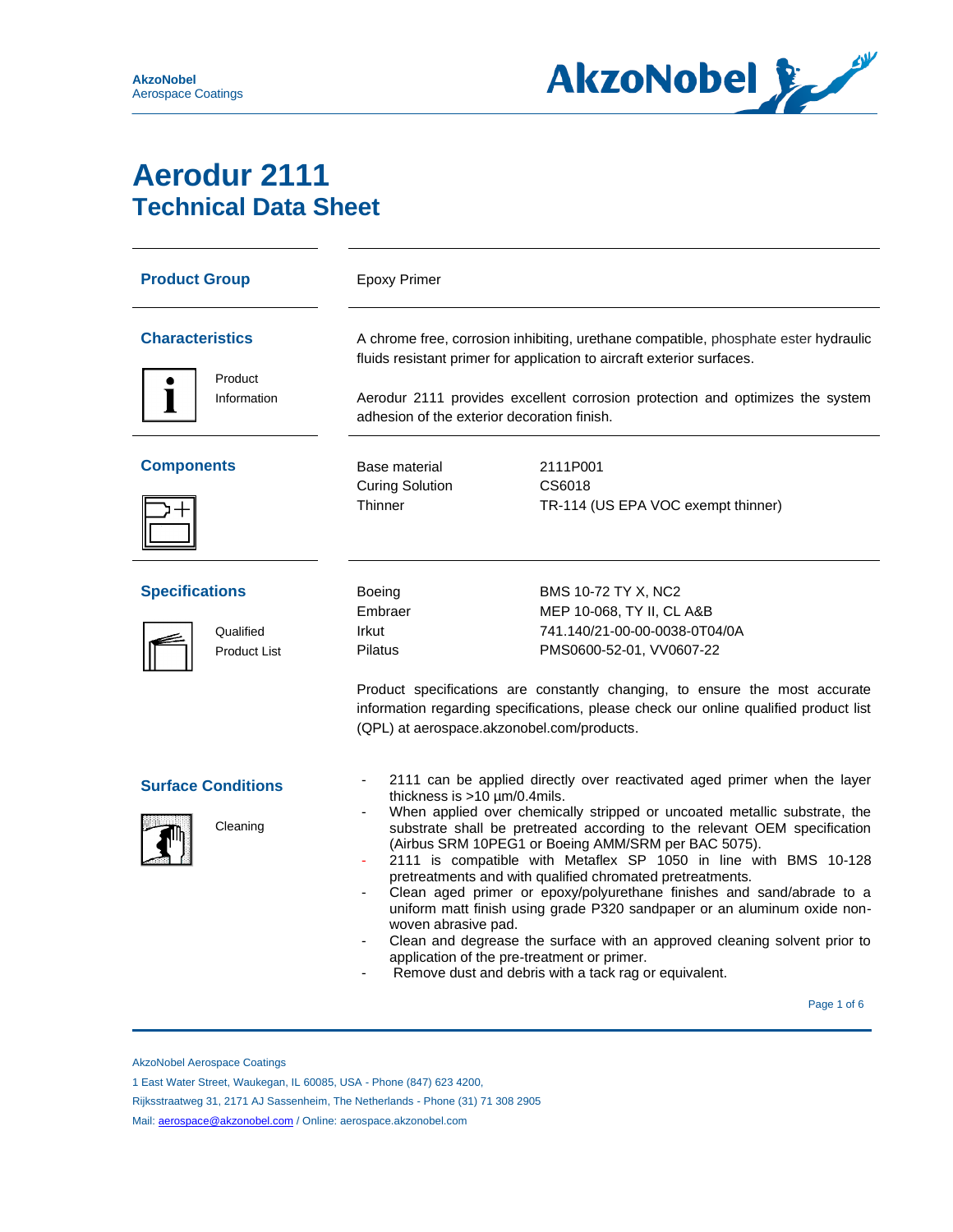

### **Instruction for Use**

| <b>Mixing Ratio</b><br>(volume)                     | 2111P001<br>CS6018<br>TR-114                                                                                                                                                                              | 2 parts<br>1 part<br>1 part                                                 |
|-----------------------------------------------------|-----------------------------------------------------------------------------------------------------------------------------------------------------------------------------------------------------------|-----------------------------------------------------------------------------|
| Mixing Ratio<br>(By volume or by<br>weight)         | solution.<br>Stir the catalyzed mixture thoroughly.                                                                                                                                                       | Stir or Shake until all pigment is uniformly dispersed before adding curing |
| Mixing Ratio<br>(Weight)                            | 2111P001<br>CS6018<br>TR-114                                                                                                                                                                              | 273.5 g<br>110.3 g<br>114.3 g                                               |
|                                                     |                                                                                                                                                                                                           | Mixing proportions by weight for less than full kits: 400 ml volume.        |
| <b>Induction Time</b>                               | 15 minutes                                                                                                                                                                                                |                                                                             |
| <b>Initial Spraying</b><br>Viscosity<br>(23°C/73°F) | 13-17 seconds Zahn-Cup #2<br>25-33 seconds #2 Ford Cup<br>18-26 seconds ISO Cup 4                                                                                                                         |                                                                             |
| <b>Note</b>                                         | Viscosity measurements are provided as guidelines only and are not to be used as<br>quality control parameters. Certified information is provided by certification<br>documentation available on request. |                                                                             |
| Pot life<br>(23°C/73°F)                             | 4 hours                                                                                                                                                                                                   |                                                                             |

Page 2 of 6

AkzoNobel Aerospace Coatings

π

1 East Water Street, Waukegan, IL 60085, USA - Phone (847) 623 4200,

Rijksstraatweg 31, 2171 AJ Sassenheim, The Netherlands - Phone (31) 71 308 2905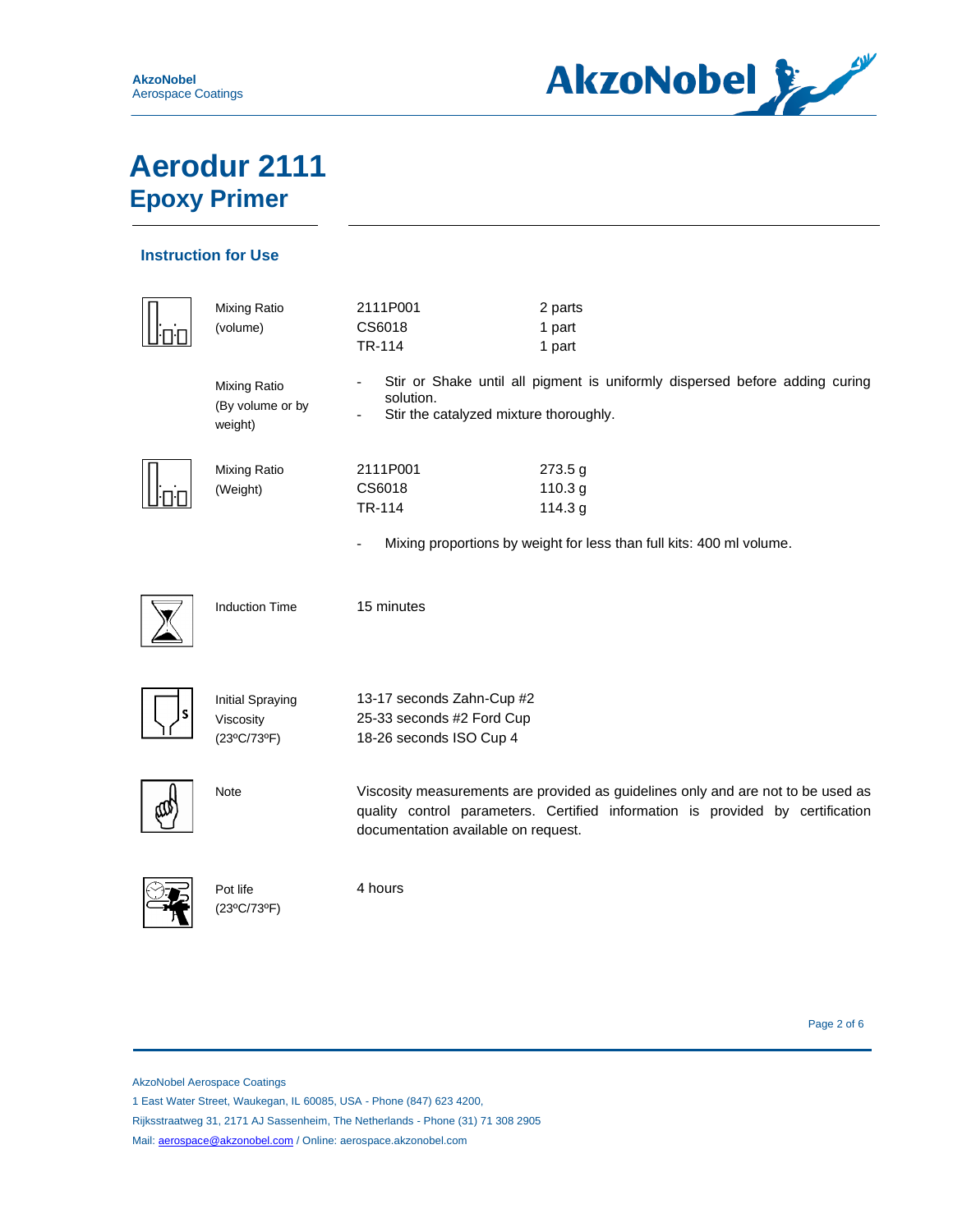

| l | ւm |
|---|----|
|   |    |

Dry Film **Thickness** (DFT)

13–25 µm 0.5–1.0 mil



Note The application characteristics of VOC compliant products differ from conventional products in that the required film thickness will be achieved in fewer passes with the spray gun.

#### **Application Recommendations**

**Conditions** 

| Temperature:       | 15-35 °C          |
|--------------------|-------------------|
|                    | 59-95 $\degree$ F |
| Relative Humidity: | 35-75%            |

Note Eclipse may be applied in conditions outside the limits shown above. Care must be exercised to ensure a satisfactory result. Please contact your local AkzoNobel Aerospace Coatings representative to determine the appropriate application techniques when environmental conditions fall outside of the recommended range.



| Spray gun type           | Nozzle orifice                      | Product flow     | Dynamic air pressure<br>at gun-inlet*                                       |
|--------------------------|-------------------------------------|------------------|-----------------------------------------------------------------------------|
| Conventional             | Gravity Feed:<br>$1.2$ mm- $1.4$ mm | 350-475ml/min    | Use<br>Air<br>enough<br>$\le$ /=100psi<br>Pressure.<br>or $(7 \text{ bar})$ |
|                          | Pressure Feed:                      |                  |                                                                             |
|                          | $1.2$ mm-1.4 mm                     |                  |                                                                             |
| HVLP/ next<br>generation | Gravity Feed:<br>1.2mm-1.4mm,       | 240ml -350ml/min | maximize and ensure<br>uniform fan pattern,<br>exceed<br>to<br>not          |
|                          | Pressure Feed:                      |                  | guideline<br>regulatory                                                     |
|                          | 1.2mm -1.5mm                        |                  | for air pressure at the<br>cap.                                             |
|                          |                                     |                  |                                                                             |

Page 3 of 6

AkzoNobel Aerospace Coatings

1 East Water Street, Waukegan, IL 60085, USA - Phone (847) 623 4200,

Rijksstraatweg 31, 2171 AJ Sassenheim, The Netherlands - Phone (31) 71 308 2905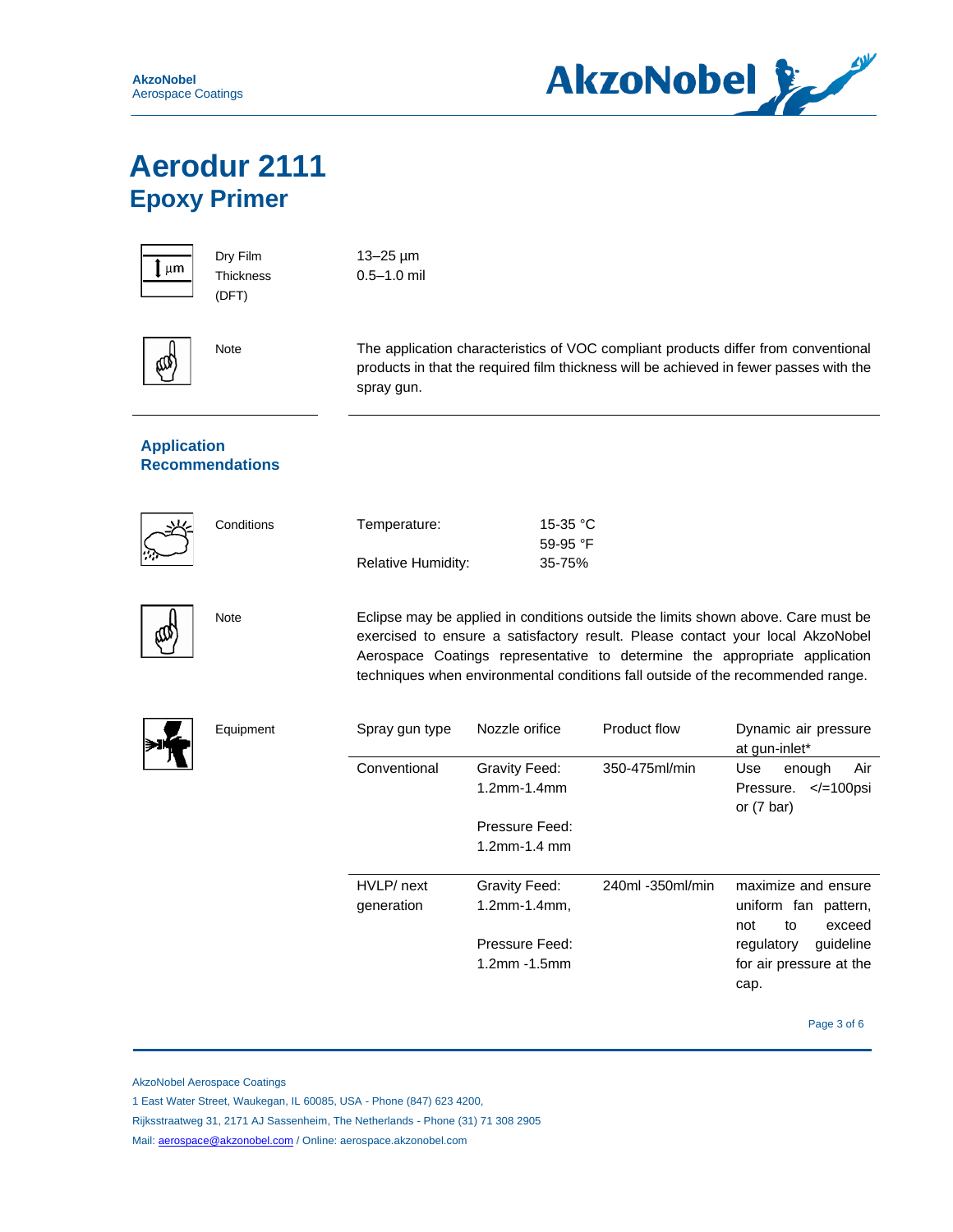

|                    | Air spray<br>electrostatic                                           | 1.2mm & 1.5mm                           | 1.2 <sub>mm</sub><br>tip: fluid<br>230-240<br>flow<br>ml/min         | 58-65 psi / 4-4.5 bar                                                                                    |
|--------------------|----------------------------------------------------------------------|-----------------------------------------|----------------------------------------------------------------------|----------------------------------------------------------------------------------------------------------|
|                    |                                                                      |                                         | 1.5 <sub>mm</sub><br>tip-fluid<br>flow rate up to 300-<br>360 ml/min |                                                                                                          |
|                    | High pressure<br>Air Assisted<br>electrostatic                       | angle 0.09-0.13<br>inch/60 <sup>o</sup> | $260 - 300$ ml/min                                                   | Fluid pressure: 75-90<br>psi / bar 0.9-1.3 psi<br>Air pressure at gun<br>inlet: 58-65 psi / 4-4.5<br>bar |
| Number of<br>Coats |                                                                      |                                         |                                                                      | Spray a single uniform wet coat to a dry film thickness of $13-25$ µm (0.5-1.0 mils).                    |
| Cleaning of        | Use TR - 36, Solvent Cleaning C28/15, Solvent Cleaning 98068 or MEK. |                                         |                                                                      |                                                                                                          |



Equipment

|            | <b>Drying Times</b><br>(23°C/73°F) | Dry to topcoat<br>Dry to tape                                                                                                                             | 2.5 hours<br>3-4 hours |             |
|------------|------------------------------------|-----------------------------------------------------------------------------------------------------------------------------------------------------------|------------------------|-------------|
|            |                                    | Maximum recoat window, without reactivation                                                                                                               | 48 hours               |             |
|            | Theoretical<br>Coverage            | 31.2 $m^2$ per liter ready to apply at 13 $\mu$ m dry film thickness.<br>1272 ft <sup>2</sup> per US gallon ready to apply at 0.5 mil dry film thickness. |                        |             |
| <b>VOL</b> | Volatile Organic<br>Compounds      | 624 g/L / 5.21 lbs/gal<br>350 g/L / 2.92 lbs/gal - excluding exempt solvents acc. to US EPA.                                                              |                        |             |
|            |                                    |                                                                                                                                                           |                        | Page 4 of 6 |

AkzoNobel Aerospace Coatings

1 East Water Street, Waukegan, IL 60085, USA - Phone (847) 623 4200,

Rijksstraatweg 31, 2171 AJ Sassenheim, The Netherlands - Phone (31) 71 308 2905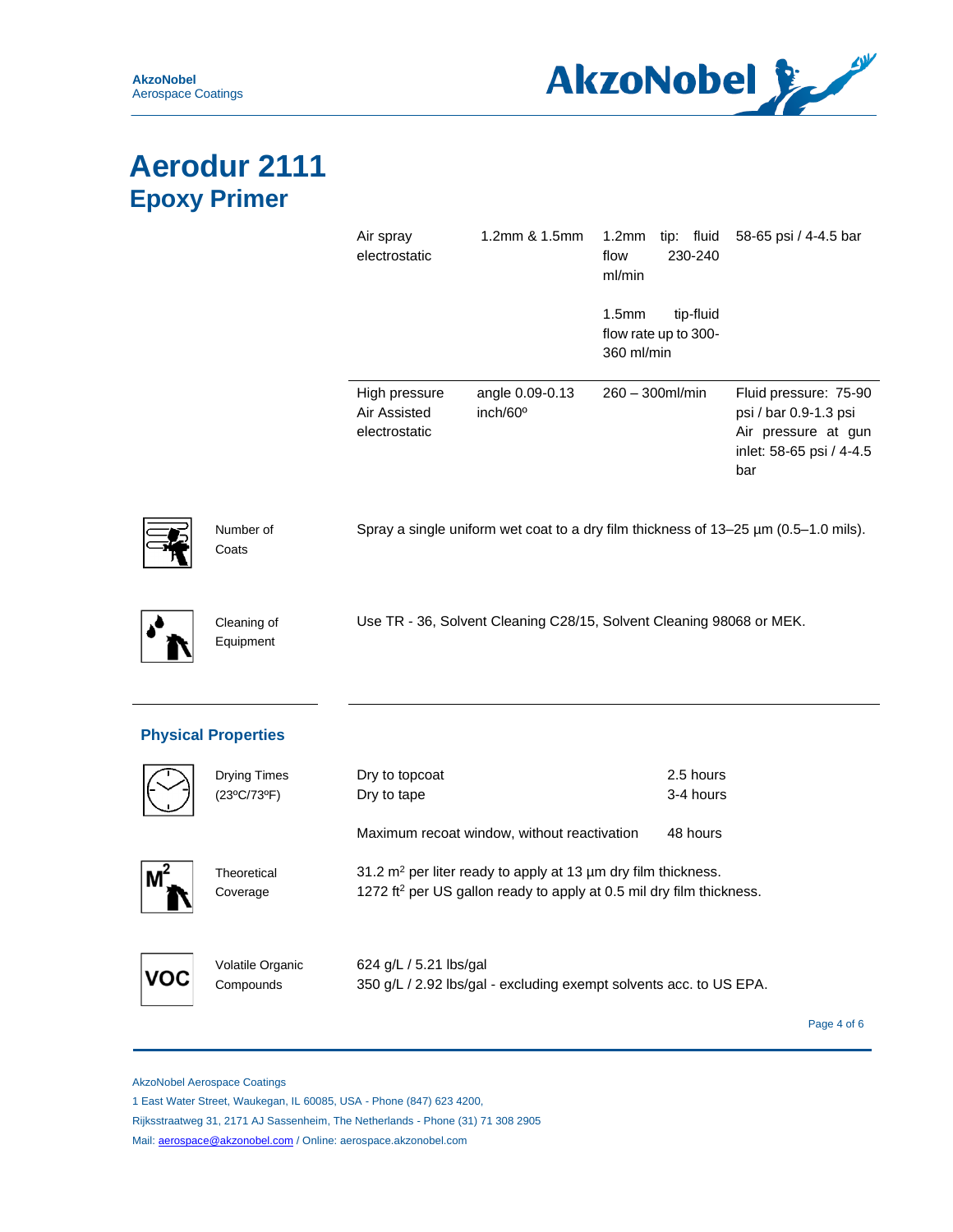

|                           | Gloss (60°)                                         | ≤10 GU                                                                                                                                                                                                                                                                                                                           |                                                                                                                                                                                                                                         |
|---------------------------|-----------------------------------------------------|----------------------------------------------------------------------------------------------------------------------------------------------------------------------------------------------------------------------------------------------------------------------------------------------------------------------------------|-----------------------------------------------------------------------------------------------------------------------------------------------------------------------------------------------------------------------------------------|
|                           | Color                                               | Tan                                                                                                                                                                                                                                                                                                                              |                                                                                                                                                                                                                                         |
|                           | Flash-point                                         | 2111P001<br>CS6018<br><b>TR-114</b>                                                                                                                                                                                                                                                                                              | 16°C / 60°F<br>4°C / 40°F<br>$-17^{\circ}$ C / 1 $^{\circ}$ F                                                                                                                                                                           |
|                           | Storage                                             | Store the product dry and at a temperature between 5 and 38°C / 41 and 100°F per<br>AkzoNobel Aerospace Coatings specification. Store in the original unopened<br>containers. Storage temperature and shelf life may vary per OEM specification<br>requirements. Refer to container label for specific storage life information. |                                                                                                                                                                                                                                         |
|                           | Shelf life<br>$5 - 38^{\circ}$ C<br>$(41 - 100$ °F) | 2111P001<br>CS6018<br>TR-114                                                                                                                                                                                                                                                                                                     | 24 months<br>24 months<br>24 months                                                                                                                                                                                                     |
| <b>Safety Precautions</b> |                                                     |                                                                                                                                                                                                                                                                                                                                  | Comply with all local safety, disposal and transportation regulations. Check the<br>Material Safety Data Sheet (MSDS) and label of the individual products carefully<br>before using the products. The MSDS's are available on request. |

Page 5 of 6

AkzoNobel Aerospace Coatings

1 East Water Street, Waukegan, IL 60085, USA - Phone (847) 623 4200,

Rijksstraatweg 31, 2171 AJ Sassenheim, The Netherlands - Phone (31) 71 308 2905